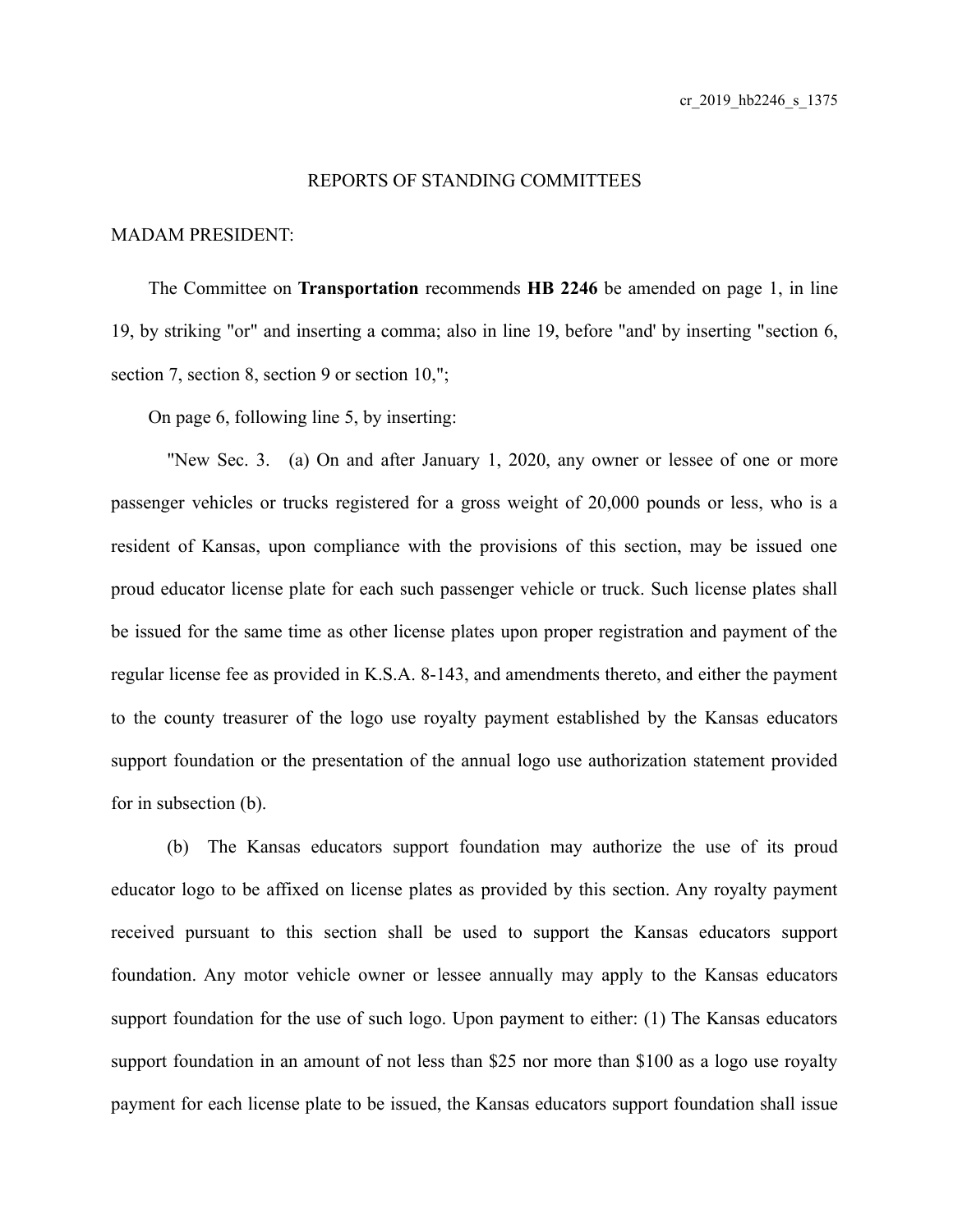to the motor vehicle owner or lessee, without further charge, a logo use authorization statement, which shall be presented by the motor vehicle owner or lessee at the time of registration; or (2) the county treasurer of the logo use royalty payment for each license plate to be issued.

(c) Any applicant for a license plate authorized by this section may make application for such plates not less than 60 days prior to such person's renewal of registration date, on a form prescribed and furnished by the director of vehicles, and any applicant for such license plate shall either provide the annual logo use authorization statement provided for in subsection (b) or pay to the county treasurer the logo use royalty payment established by the Kansas educators support foundation. Application for registration of a passenger vehicle or truck and issuance of the license plate under this section shall be made by the owner or lessee in a manner prescribed by the director of vehicles upon forms furnished by the director.

(d) No registration or license plate issued under this section shall be transferable to any other person.

(e) The director of vehicles may transfer proud educator license plates from a leased vehicle to a purchased vehicle.

(f) Renewals of registration under this section shall be made, annually, upon payment of the fee prescribed in subsection (a), in the manner prescribed in K.S.A. 8-132(b), and amendments thereto. No renewal of registration shall be made to any applicant until such applicant either provides to the county treasurer the annual logo use authorization statement provided for in subsection (b) or the payment of the logo use royalty payment as established by the Kansas educators support foundation. If such logo use authorization statement is not presented at the time of registration or faxed by the Kansas educators support foundation, or the annual logo use royalty payment is not made to the county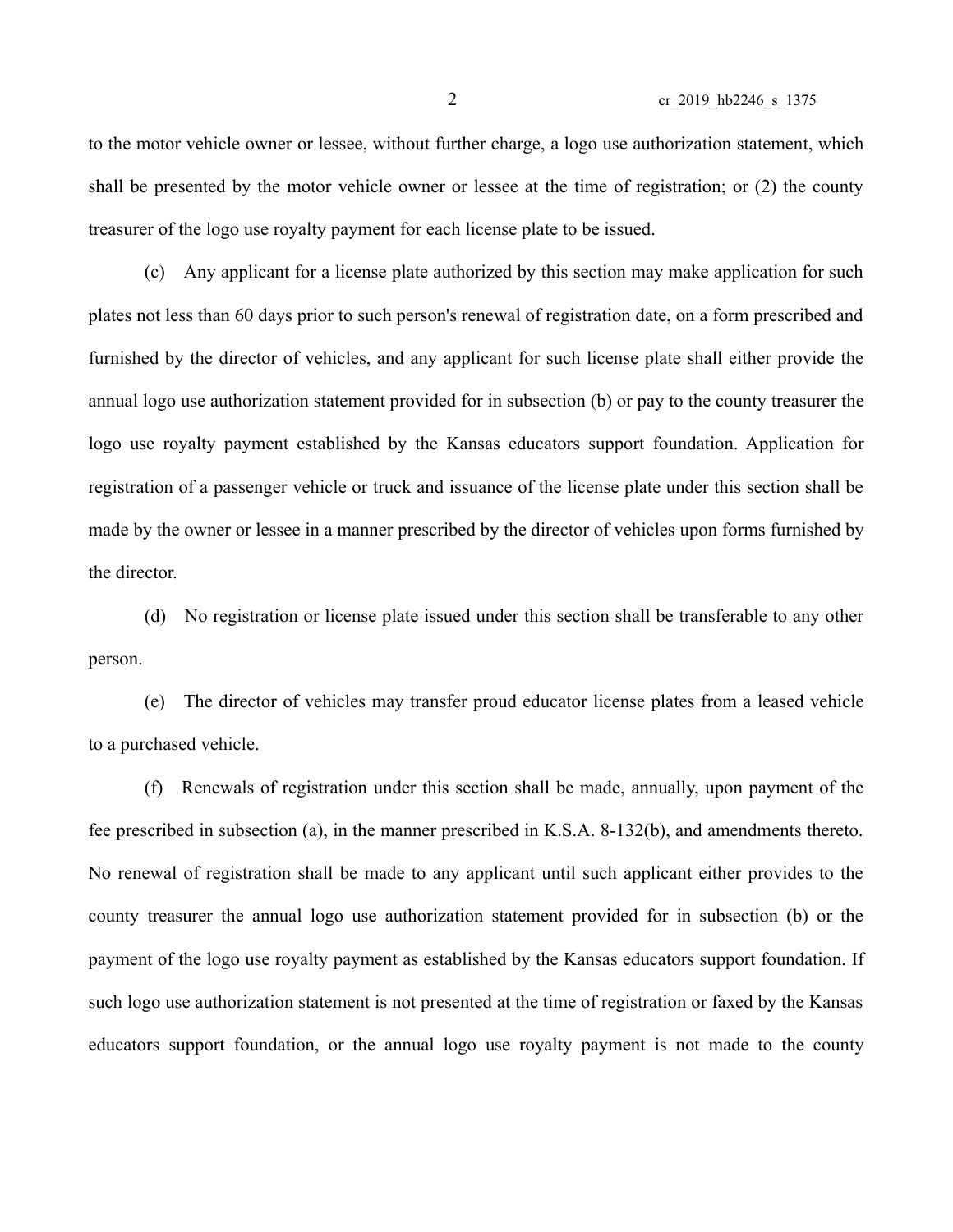treasurer at the time of registration, the applicant shall be required to comply with K.S.A. 8-143, and amendments thereto, and return the license plate to the county treasurer of such person's residence.

(g) The Kansas educators support foundation shall:

(1) Pay the initial cost of design for license plates authorized by this section; and

(2) provide to all county treasurers a toll-free telephone number or electronic mail address where applicants can contact the Kansas educators support foundation for information concerning the application process or the status of their license plate application.

(h) The Kansas educators support foundation, with the approval of the director of vehicles and subject to the availability of materials and equipment, shall design a plate to be issued under the provisions of this section.

(i) As a condition of receiving the proud educator license plate and any subsequent registration renewal of such plate, the applicant must provide consent to the division authorizing the division's release of motor vehicle record information, including the applicant's name, address, logo use royalty payment amount, plate number and vehicle type to the Kansas educators support foundation and the state treasurer.

(j) Annual logo use royalty payments collected by county treasurers under this section shall be remitted to the state treasurer in accordance with the provisions of K.S.A. 75-4215, and amendments thereto. Upon receipt of each such remittance the state treasurer shall deposit the entire amount in the state treasury to the credit of the Kansas educators support foundation royalty fund, which is hereby created in the state treasury and shall be administered by the state treasurer. All expenditures from the Kansas educators support foundation royalty fund shall be made in accordance with appropriation acts upon warrants of the director of accounts and reports issued pursuant to vouchers approved by the state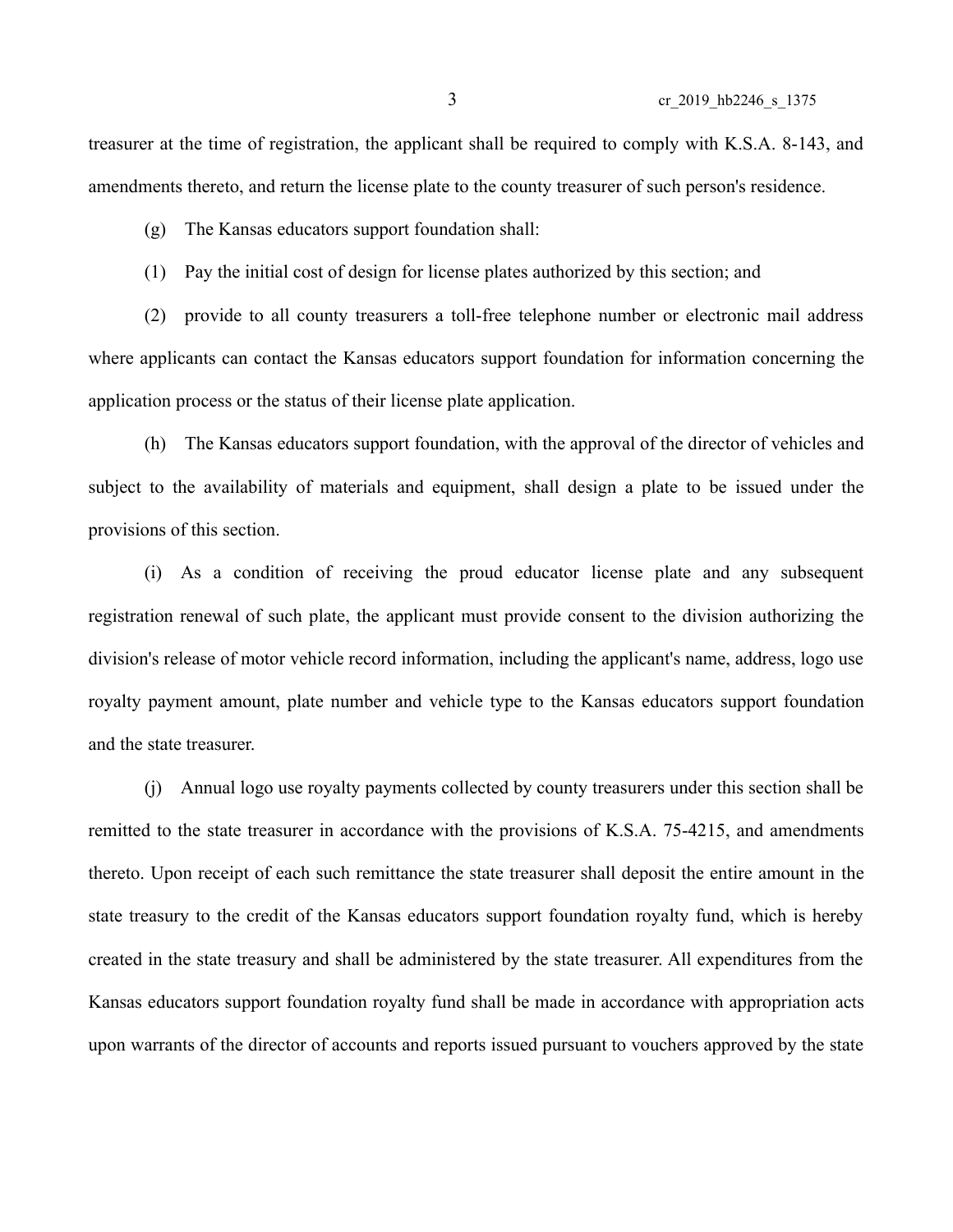treasurer or the state treasurer's designee. Payments from the Kansas educators support foundation royalty fund shall be made on a monthly basis to the Kansas independent college's foundation, unless another designee is made by the Kansas educators support foundation.

New Sec. 4. (a) On and after January 1, 2020, any owner or lessee of one or more passenger vehicles or trucks registered for a gross weight of 20,000 pounds or less, who is a resident of Kansas, upon compliance with the provisions of this section, may be issued one alpha kappa alpha license plate for each such passenger vehicle or truck. Such license plates shall be issued for the same time as other license plates upon proper registration and payment of the regular license fee as provided in K.S.A. 8- 143, and amendments thereto, and either the payment to the county treasurer of the logo use royalty payment established by alpha kappa alpha or the presentation of the annual logo use authorization statement provided for in subsection (b).

(b) Alpha kappa alpha may authorize the use of its logo to be affixed on license plates as provided by this section. Any royalty payment received pursuant to this section shall be used to support alpha kappa alpha. Any motor vehicle owner or lessee annually may apply to alpha kappa alpha for the use of such logo. Upon payment to either: (1) Alpha kappa alpha in an amount of not less than \$25 nor more than \$100 as a logo use royalty payment for each license plate to be issued, alpha kappa alpha shall issue to the motor vehicle owner or lessee, without further charge, a logo use authorization statement, which shall be presented by the motor vehicle owner or lessee at the time of registration; or (2) the county treasurer of the logo use royalty payment for each license plate to be issued.

(c) Any applicant for a license plate authorized by this section may make application for such plates not less than 60 days prior to such person's renewal of registration date, on a form prescribed and furnished by the director of vehicles, and any applicant for such license plate shall either provide the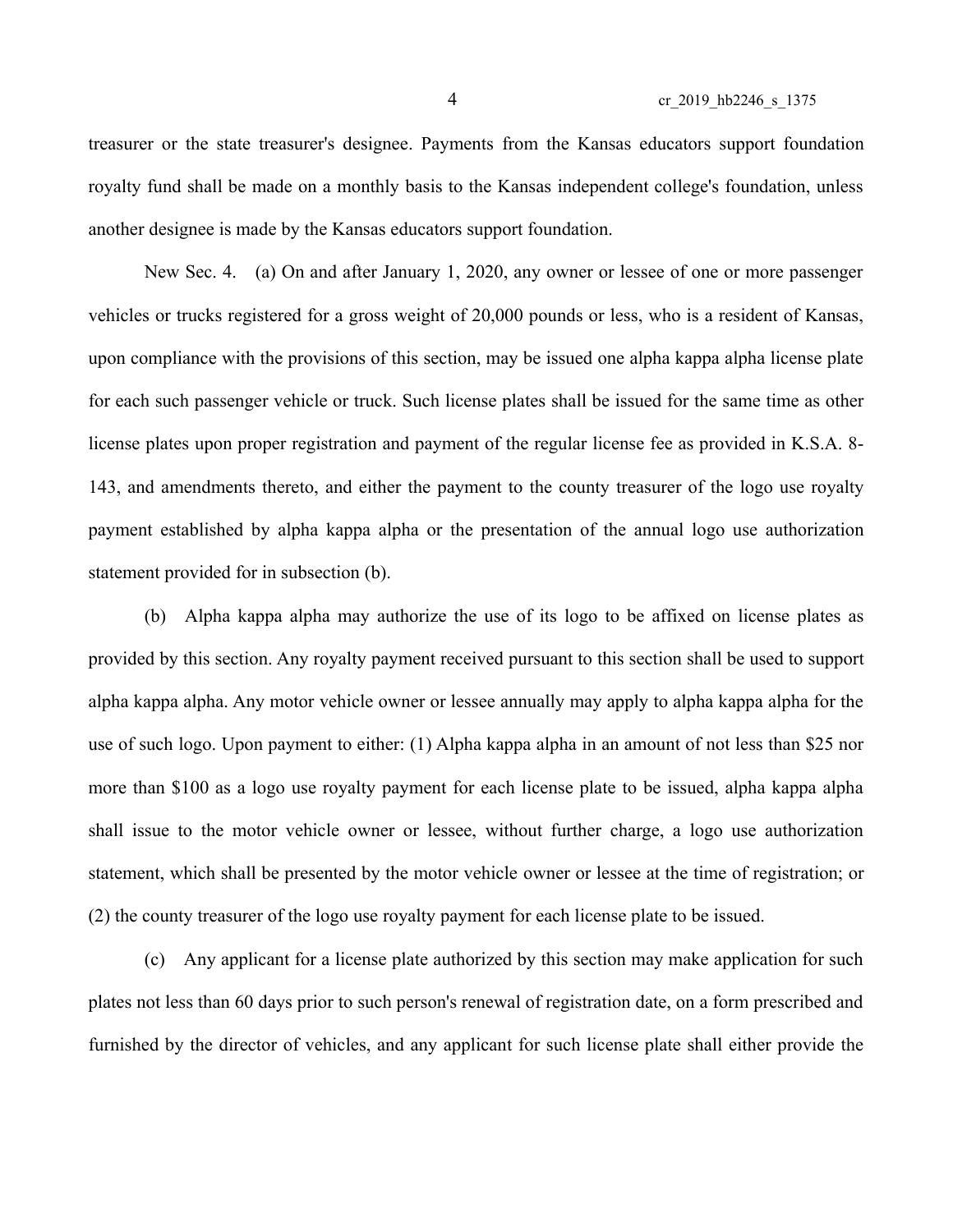5 cr\_2019\_hb2246\_s\_1375

annual logo use authorization statement provided for in subsection (b) or pay to the county treasurer the logo use royalty payment established by alpha kappa alpha. Application for registration of a passenger vehicle or truck and issuance of the license plate under this section shall be made by the owner or lessee in a manner prescribed by the director of vehicles upon forms furnished by the director.

(d) No registration or license plate issued under this section shall be transferable to any other person.

(e) The director of vehicles may transfer the alpha kappa alpha license plates from a leased vehicle to a purchased vehicle.

(f) Renewals of registration under this section shall be made annually, upon payment of the fee prescribed in subsection (a), in the manner prescribed in K.S.A. 8-132(b), and amendments thereto. No renewal of registration shall be made to any applicant until such applicant either provides to the county treasurer either the annual logo use authorization statement provided for in subsection (b) or the payment of the logo use royalty payment as established by alpha kappa alpha. If such logo use authorization statement is not presented at the time of registration or faxed by alpha kappa alpha, or the annual logo use royalty payment is not made to the county treasurer at the time of registration, the applicant shall be required to comply with K.S.A. 8-143, and amendments thereto, and return the license plate to the county treasurer of such person's residence.

- (g) Alpha kappa alpha shall:
- (1) Pay the initial cost of design for license plates authorized by this section; and

(2) provide to all county treasurers an electronic mail address or toll-free telephone number where applicants can call alpha kappa alpha for information concerning the application process or the status of their license plate application.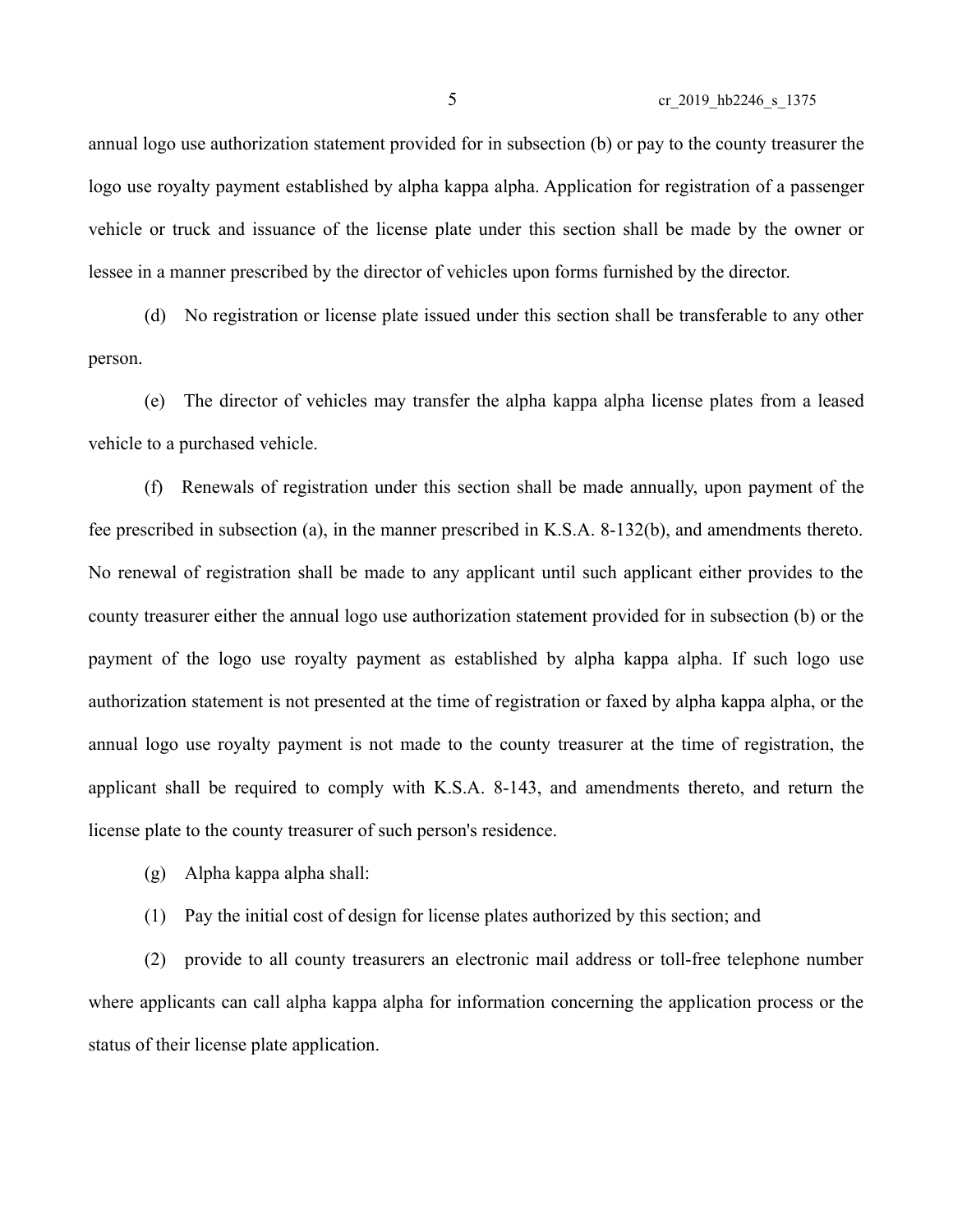6 cr\_2019\_hb2246\_s\_1375

(h) Alpha kappa alpha, with the approval of the director of vehicles and subject to the availability of materials and equipment, shall design a plate to be issued under the provisions of this section.

(i) As a condition of receiving the alpha kappa alpha license plate and any subsequent registration renewal of such plate, the applicant must provide consent to the division authorizing the division's release of motor vehicle record information, including the applicant's name, address, logo use royalty payment amount, plate number and vehicle type to alpha kappa alpha and the state treasurer.

(j) Annual logo use royalty payments collected by county treasurers under this section shall be remitted to the state treasurer in accordance with the provisions of K.S.A. 75-4215, and amendments thereto. Upon receipt of each such remittance the state treasurer shall deposit the entire amount in the state treasury to the credit of the alpha kappa alpha royalty fund, which is hereby created in the state treasury and shall be administered by the state treasurer. All expenditures from the alpha kappa alpha royalty fund shall be made in accordance with appropriation acts upon warrants of the director of accounts and reports issued pursuant to vouchers approved by the state treasurer or the state treasurer's designee. Payments from the alpha kappa alpha royalty fund to the appropriate designee of alpha kappa alpha shall be made on a monthly basis.

New Sec. 5. (a) On and after January 1, 2020, any owner or lessee of one or more passenger vehicles or trucks registered for a gross weight of 20,000 pounds or less, who is a resident of Kansas, upon compliance with the provisions of this section, may be issued one knights of Columbus license plate for each such passenger vehicle or truck. Such license plates shall be issued for the same time as other license plates upon proper registration and payment of the regular license fee as provided in K.S.A. 8-143, and amendments thereto, and either the payment to the county treasurer of the logo use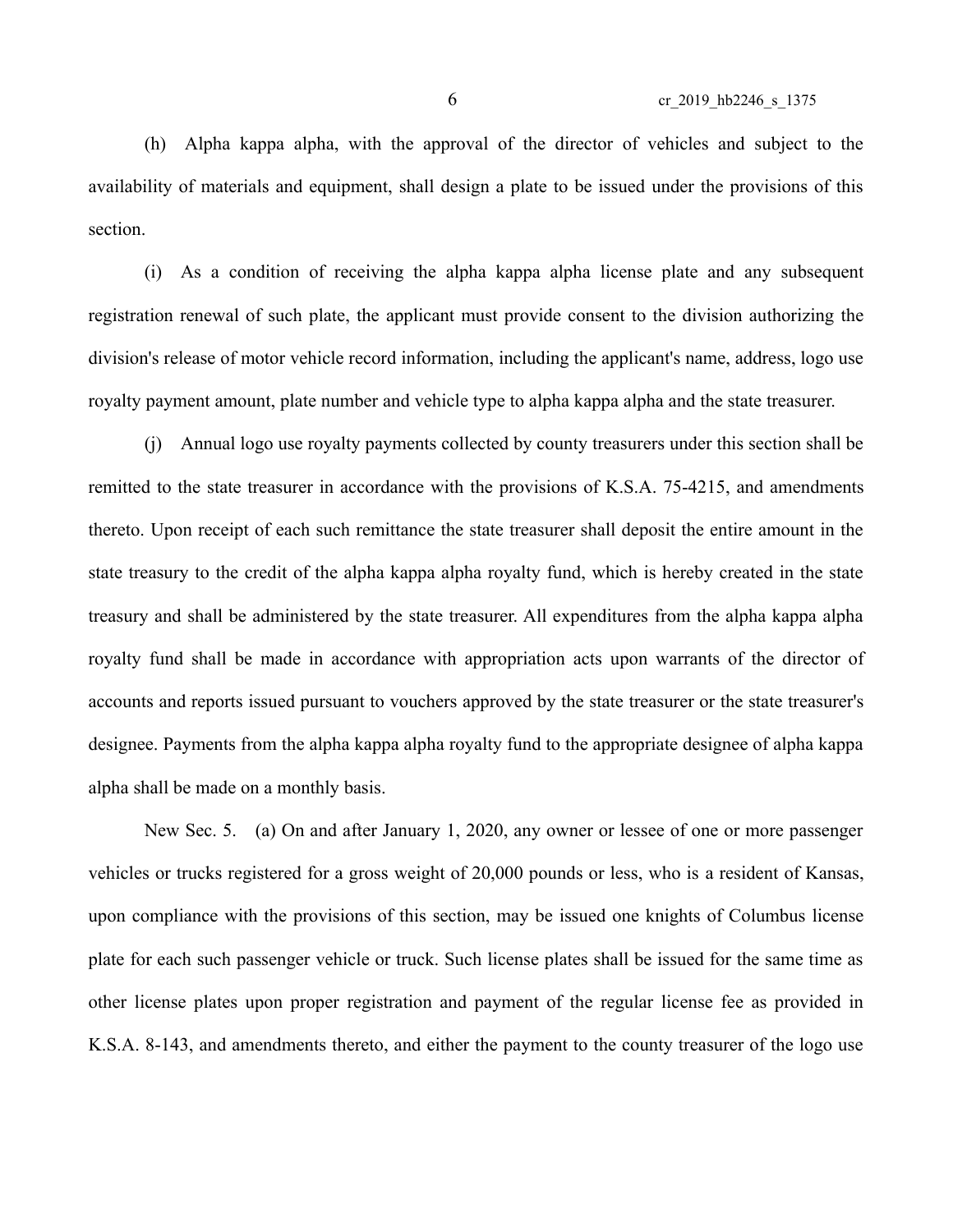royalty payment established by the knights of Columbus Kansas state council or the presentation of the annual logo use authorization statement provided for in subsection (b).

(b) The knights of Columbus Kansas state council may authorize the use of its logo to be affixed on license plates as provided by this section. Any royalty payment received pursuant to this section shall be used to support the knights of Columbus Kansas state council. Any motor vehicle owner or lessee annually may apply to the knights of Columbus Kansas state council for the use of such logo. Upon annual application and payment to either: (1) The knights of Columbus Kansas state council in an amount of not less than \$25 nor more than \$100 as a logo use royalty payment for each license plate to be issued, the knights of Columbus Kansas state council shall issue to the motor vehicle owner or lessee, without further charge, a logo use authorization statement, which shall be presented by the motor vehicle owner or lessee at the time of registration; or (2) the county treasurer of the logo use royalty payment for each license plate to be issued.

(c) Any applicant for a license plate authorized by this section may make application for such plates not less than 60 days prior to such person's renewal of registration date, on a form prescribed and furnished by the director of vehicles, and any applicant for such license plate shall either provide the annual logo use authorization statement provided for in subsection (b) or pay to the county treasurer the logo use royalty payment established by the knights of Columbus Kansas state council. Application for registration of a passenger vehicle or truck and issuance of the license plate under this section shall be made by the owner or lessee in a manner prescribed by the director of vehicles upon forms furnished by the director.

(d) No registration or license plate issued under this section shall be transferable to any other person.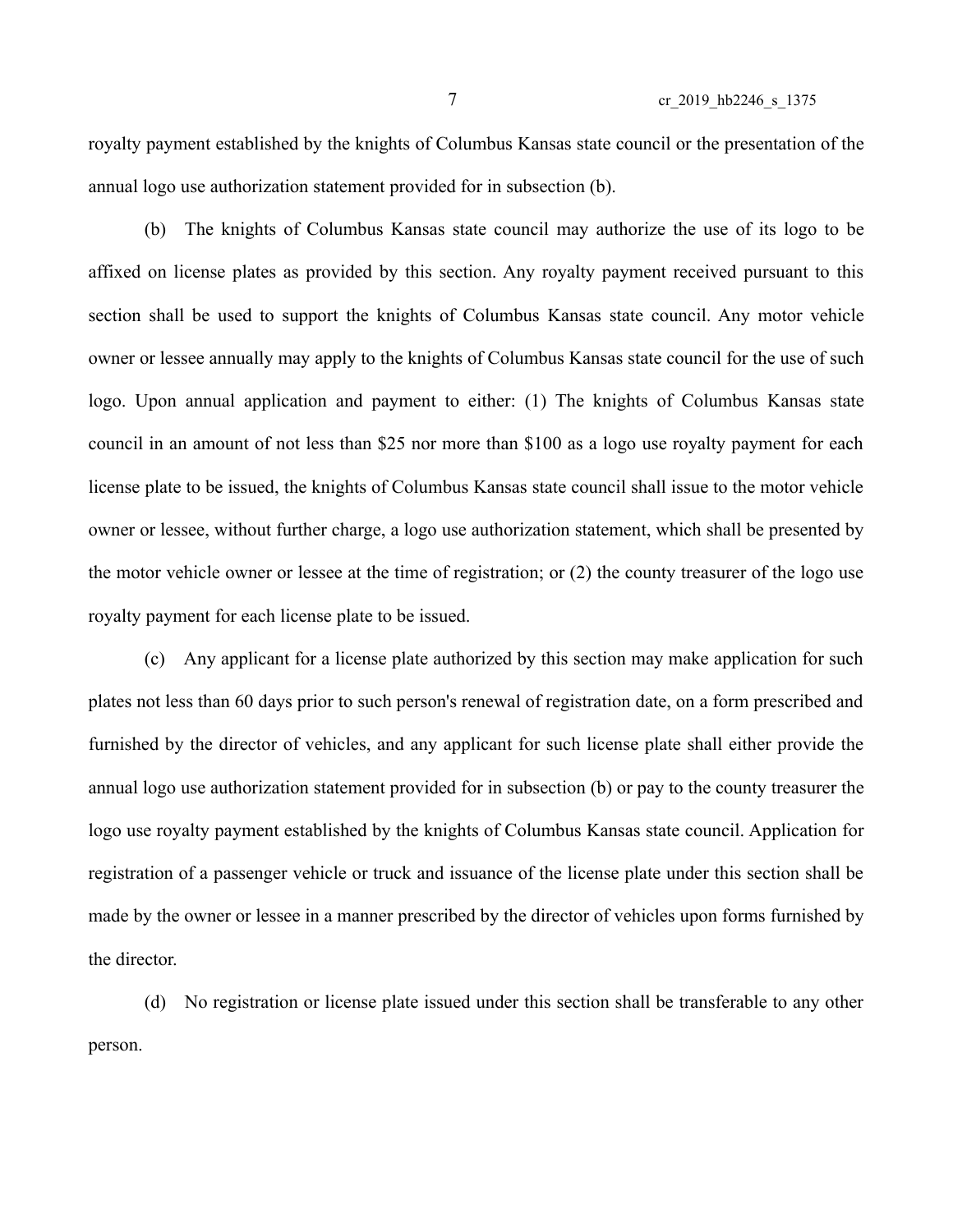(e) The director of vehicles may transfer the knights of Columbus license plates from a leased vehicle to a purchased vehicle.

(f) Renewals of registration under this section shall be made annually, upon payment of the fee prescribed in subsection (a), in the manner prescribed in K.S.A. 8-132(b), and amendments thereto. No renewal of registration shall be made to any applicant until such applicant either provides to the county treasurer either the annual logo use authorization statement provided for in subsection (b) or the payment of the logo use royalty payment as established by the knights of Columbus Kansas state council. If such logo use authorization statement is not presented at the time of registration or faxed by the knights of Columbus Kansas state council, or the annual logo use royalty payment is not made to the county treasurer at the time of registration, the applicant shall be required to comply with K.S.A. 8- 143, and amendments thereto, and return the license plate to the county treasurer of such person's residence.

(g) The knights of Columbus Kansas state council shall:

(1) Pay the initial cost of design for license plates authorized by this section; and

(2) provide to all county treasurers an electronic mail address or toll-free telephone number where applicants can call the knights of Columbus Kansas state council for information concerning the application process or the status of their license plate application.

(h) The knights of Columbus Kansas state council, with the approval of the director of vehicles and subject to the availability of materials and equipment, shall design a plate to be issued under the provisions of this section.

(i) As a condition of receiving the knights of Columbus license plate and any subsequent registration renewal of such plate, the applicant must provide consent to the division authorizing the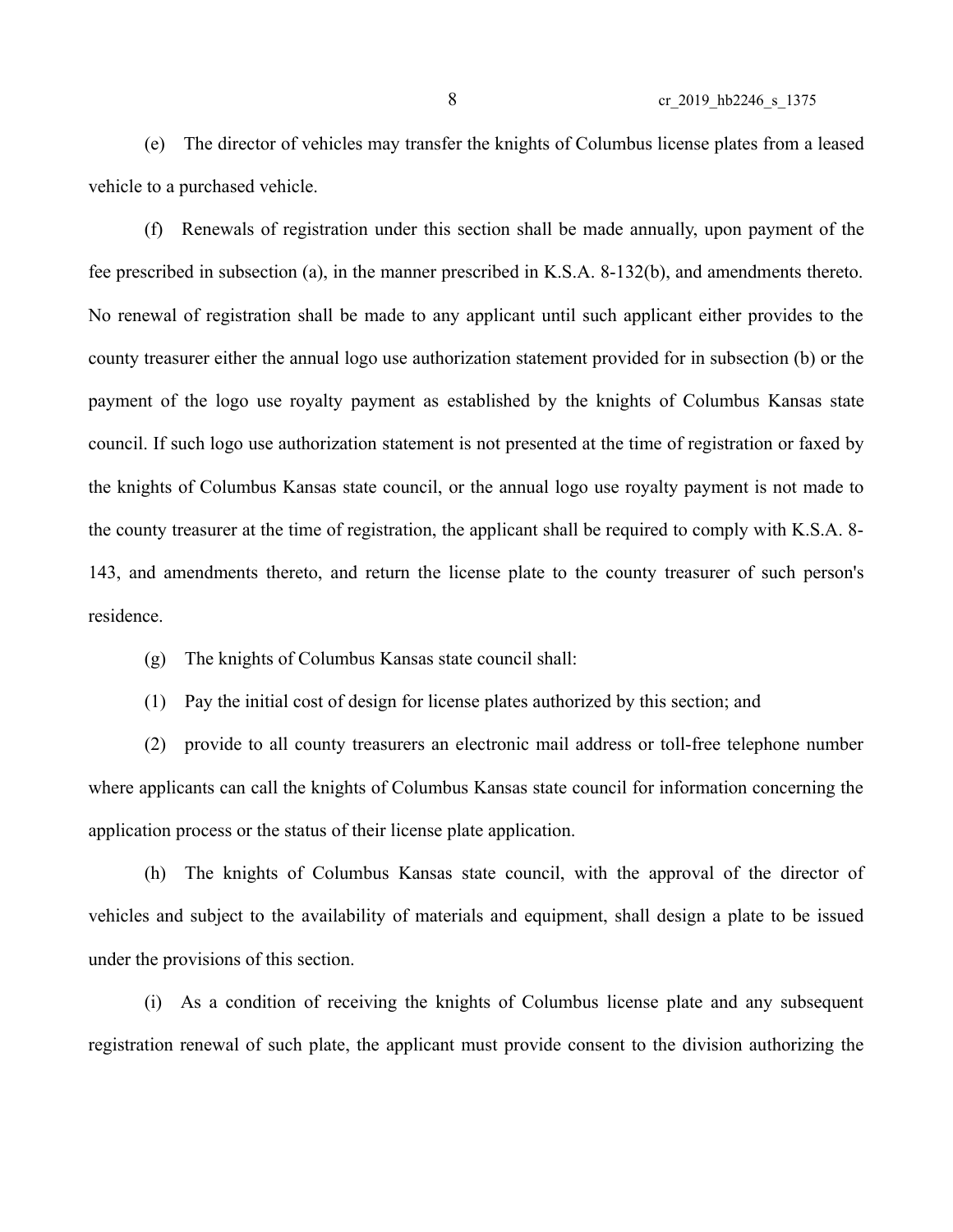division's release of motor vehicle record information, including the applicant's name, address, logo use royalty payment amount, plate number and vehicle type to knights of Columbus Kansas state council and the state treasurer.

(j) Annual logo use royalty payments collected by county treasurers under this section shall be remitted to the state treasurer in accordance with the provisions of K.S.A. 75-4215, and amendments thereto. Upon receipt of each such remittance, the state treasurer shall deposit the entire amount in the state treasury to the credit of the knights of Columbus royalty fund, which is hereby created in the state treasury and shall be administered by the state treasurer. All expenditures from the knights of Columbus royalty fund shall be made in accordance with appropriation acts upon warrants of the director of accounts and reports issued pursuant to vouchers approved by the state treasurer or the state treasurer's designee. Payments from the knights of Columbus royalty fund to the appropriate designee of the knights of Columbus Kansas state council shall be made on a monthly basis.

New Sec. 6. (a) On and after January 1, 2020, any owner or lessee of one or more passenger vehicles, trucks of a gross weight of 20,000 pounds or less or motorcycles, who is a resident of Kansas, and who submits satisfactory proof to the director of vehicles, in accordance with rules and regulations adopted by the secretary of revenue, that such person is currently serving in the United States army or has separated from the United States army and was honorably discharged or received a general discharge under honorable conditions, upon compliance with the provisions of this section, may be issued one distinctive license plate for each such passenger vehicle, truck or motorcycle designating such person as a current member or veteran of the United States army. Such license plates shall be issued for the same period of time as other license plates upon proper registration and payment of the regular license fee as provided in K.S.A. 8-143, and amendments thereto.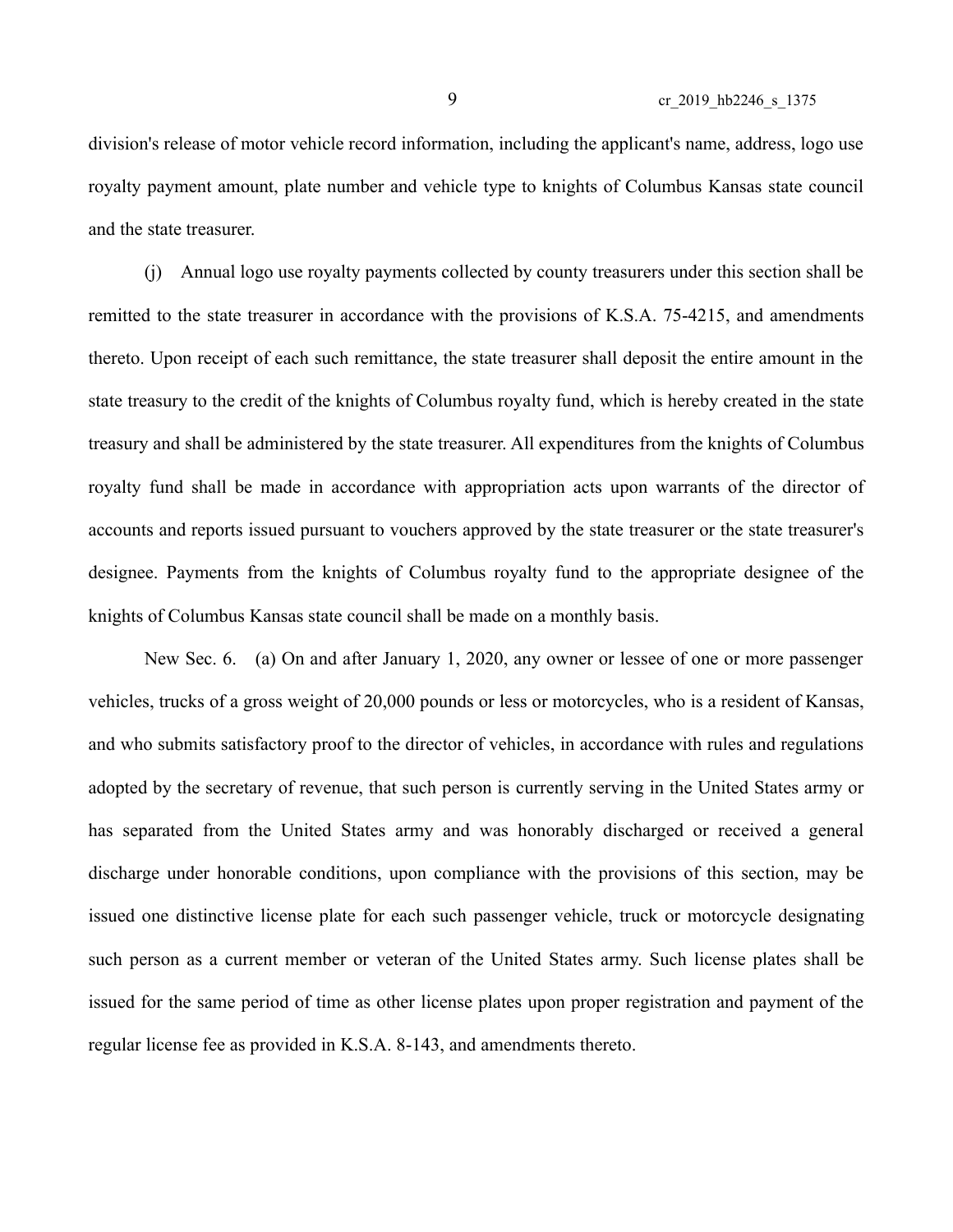(b) Any person who is a current member or veteran of the United States army may make application for such distinctive license plates, not less than 60 days prior to such person's renewal of registration date, on a form prescribed and furnished by the director of vehicles, and any applicant for the distinctive license plates shall furnish the director with proof as the director shall require that the applicant is a current member or veteran of the United States army. Application for the registration of a passenger vehicle, truck or motorcycle and issuance of the license plates under this section shall be made by the owner or lessee in a manner prescribed by the director of vehicles upon forms furnished by the director.

(c) No registration or distinctive license plate issued under the authority of this section shall be transferable to any other person.

(d) Renewals of registration under this section shall be made annually, upon payment of the fee prescribed in subsection (a), in the manner prescribed in K.S.A. 8-132(b), and amendments thereto. No renewal of registration shall be made to any applicant until such applicant has filed with the director a form as provided in subsection (b). If such form is not filed, the applicant shall be required to comply with K.S.A. 8-143, and amendments thereto, and return the distinctive license plates to the county treasurer of such person's residence.

New Sec. 7. (a) On and after January 1, 2020, any owner or lessee of one or more passenger vehicles, trucks of a gross weight of 20,000 pounds or less or motorcycles, who is a resident of Kansas, and who submits satisfactory proof to the director of vehicles, in accordance with rules and regulations adopted by the secretary of revenue, that such person is currently serving in the United States navy or has separated from the United States navy and was honorably discharged or received a general discharge under honorable conditions, upon compliance with the provisions of this section, may be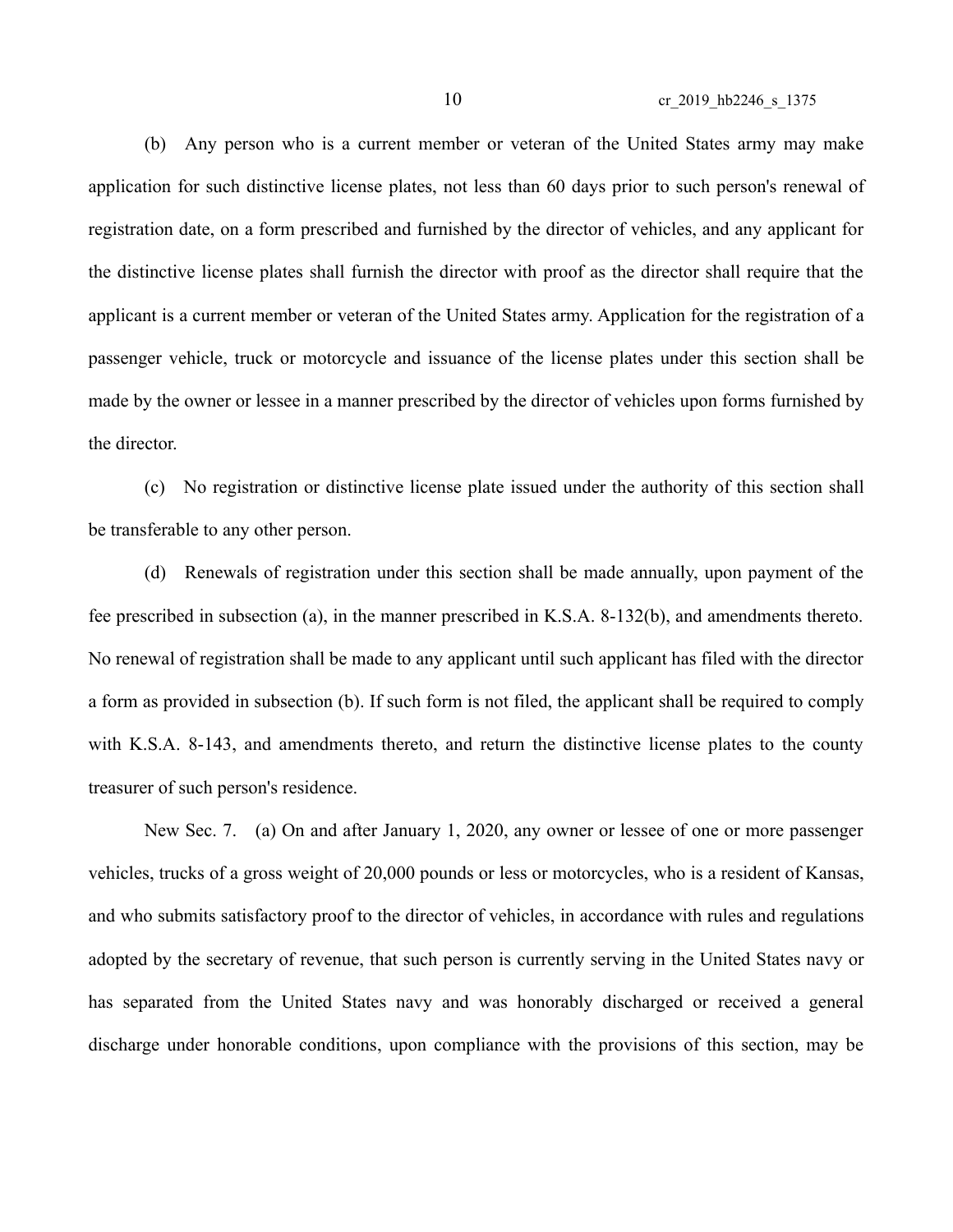issued one distinctive license plate for each such passenger vehicle, truck or motorcycle designating such person as a current member or veteran of the United States navy. Such license plates shall be issued for the same period of time as other license plates upon proper registration and payment of the regular license fee as provided in K.S.A. 8-143, and amendments thereto.

(b) Any person who is a current member or veteran of the United States navy may make application for such distinctive license plates, not less than 60 days prior to such person's renewal of registration date, on a form prescribed and furnished by the director of vehicles, and any applicant for the distinctive license plates shall furnish the director with proof as the director shall require that the applicant is a current member or veteran of the United States navy. Application for the registration of a passenger vehicle, truck or motorcycle and issuance of the license plates under this section shall be made by the owner or lessee in a manner prescribed by the director of vehicles upon forms furnished by the director.

(c) No registration or distinctive license plate issued under the authority of this section shall be transferable to any other person.

(d) Renewals of registration under this section shall be made annually, upon payment of the fee prescribed in subsection (a), in the manner prescribed in K.S.A. 8-132(b), and amendments thereto. No renewal of registration shall be made to any applicant until such applicant has filed with the director a form as provided in subsection (b). If such form is not filed, the applicant shall be required to comply with K.S.A. 8-143, and amendments thereto, and return the distinctive license plates to the county treasurer of such person's residence.

New Sec. 8. (a) On and after January 1, 2020, any owner or lessee of one or more passenger vehicles, trucks of a gross weight of 20,000 pounds or less or motorcycles, who is a resident of Kansas,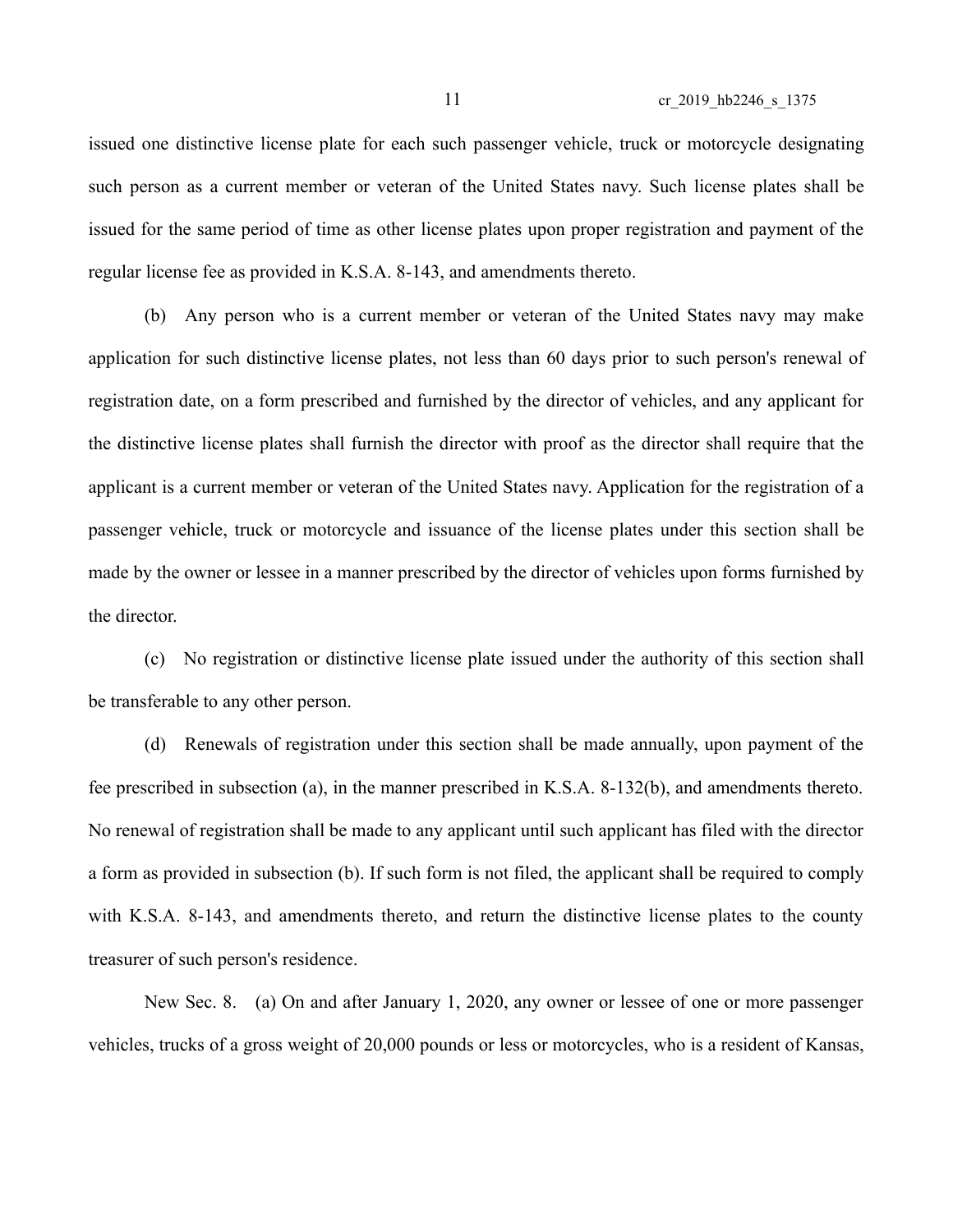and who submits satisfactory proof to the director of vehicles, in accordance with rules and regulations adopted by the secretary of revenue, that such person is currently serving in the United States marine corps or has separated from the United States marine corps and was honorably discharged or received a general discharge under honorable conditions, upon compliance with the provisions of this section, may be issued one distinctive license plate for each such passenger vehicle, truck or motorcycle designating such person as a current member or veteran of the United States marine corps. Such license plates shall be issued for the same period of time as other license plates upon proper registration and payment of the regular license fee as provided in K.S.A. 8-143, and amendments thereto.

(b) Any person who is a current member or veteran of the United States marine corps may make application for such distinctive license plates, not less than 60 days prior to such person's renewal of registration date, on a form prescribed and furnished by the director of vehicles, and any applicant for the distinctive license plates shall furnish the director with proof as the director shall require that the applicant is a current member or veteran of the United States marine corps. Application for the registration of a passenger vehicle, truck or motorcycle and issuance of the license plates under this section shall be made by the owner or lessee in a manner prescribed by the director of vehicles upon forms furnished by the director.

(c) No registration or distinctive license plate issued under the authority of this section shall be transferable to any other person.

(d) Renewals of registration under this section shall be made annually, upon payment of the fee prescribed in subsection (a), in the manner prescribed in K.S.A. 8-132(b), and amendments thereto. No renewal of registration shall be made to any applicant until such applicant has filed with the director a form as provided in subsection (b). If such form is not filed, the applicant shall be required to comply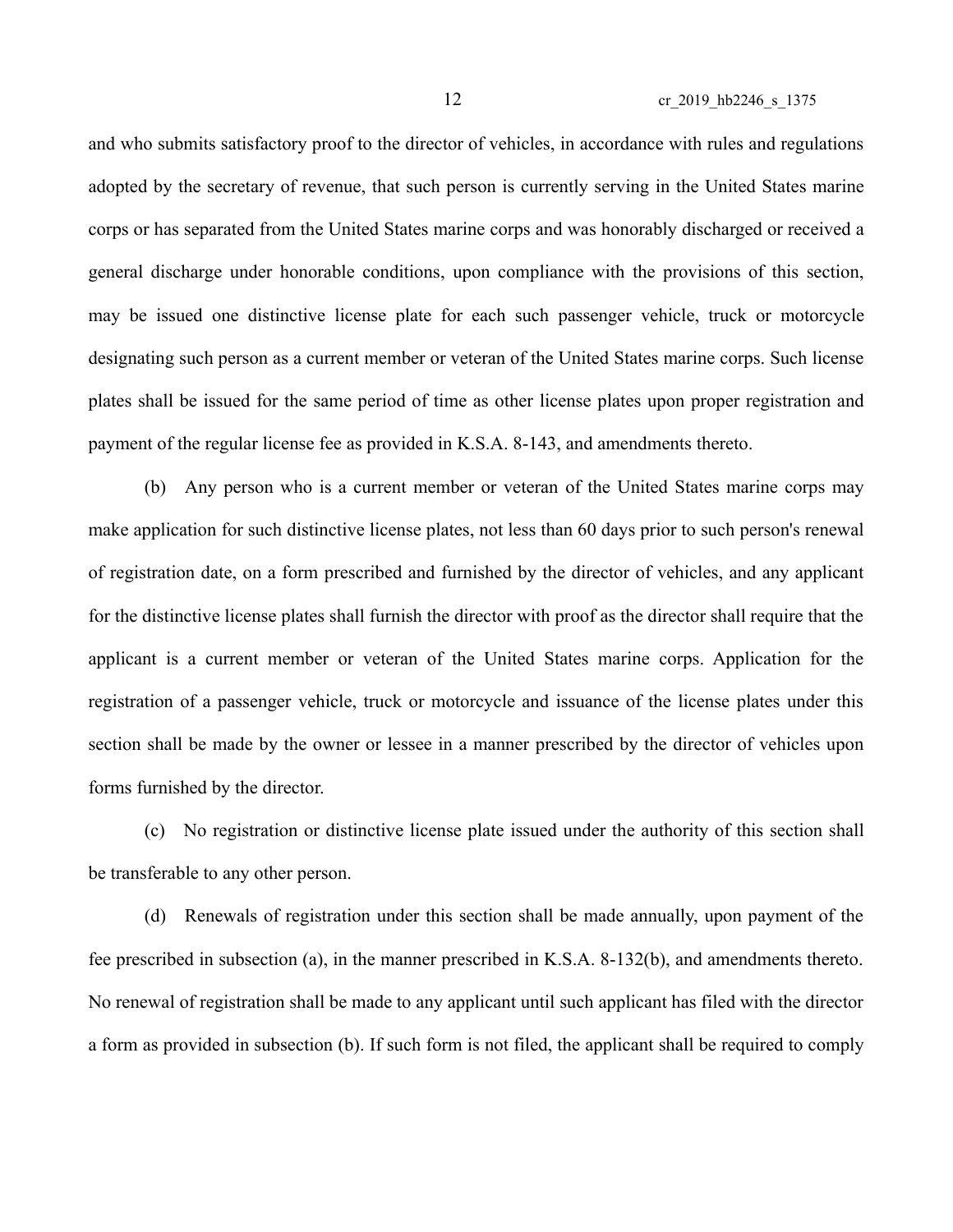with K.S.A. 8-143, and amendments thereto, and return the distinctive license plates to the county treasurer of such person's residence.

New Sec. 9. (a) On and after January 1, 2020, any owner or lessee of one or more passenger vehicles, trucks of a gross weight of 20,000 pounds or less or motorcycles, who is a resident of Kansas, and who submits satisfactory proof to the director of vehicles, in accordance with rules and regulations adopted by the secretary of revenue, that such person is currently serving in the United States air force or has separated from the United States air force and was honorably discharged or received a general discharge under honorable conditions, upon compliance with the provisions of this section, may be issued one distinctive license plate for each such passenger vehicle, truck or motorcycle designating such person as a current member or veteran of the United States air force. Such license plates shall be issued for the same period of time as other license plates upon proper registration and payment of the regular license fee as provided in K.S.A. 8-143, and amendments thereto.

(b) Any person who is a current member or veteran of the United States air force may make application for such distinctive license plates, not less than 60 days prior to such person's renewal of registration date, on a form prescribed and furnished by the director of vehicles, and any applicant for the distinctive license plates shall furnish the director with proof as the director shall require that the applicant is a current member or veteran of the United States air force. Application for the registration of a passenger vehicle, truck or motorcycle and issuance of the license plates under this section shall be made by the owner or lessee in a manner prescribed by the director of vehicles upon forms furnished by the director.

(c) No registration or distinctive license plate issued under the authority of this section shall be transferable to any other person.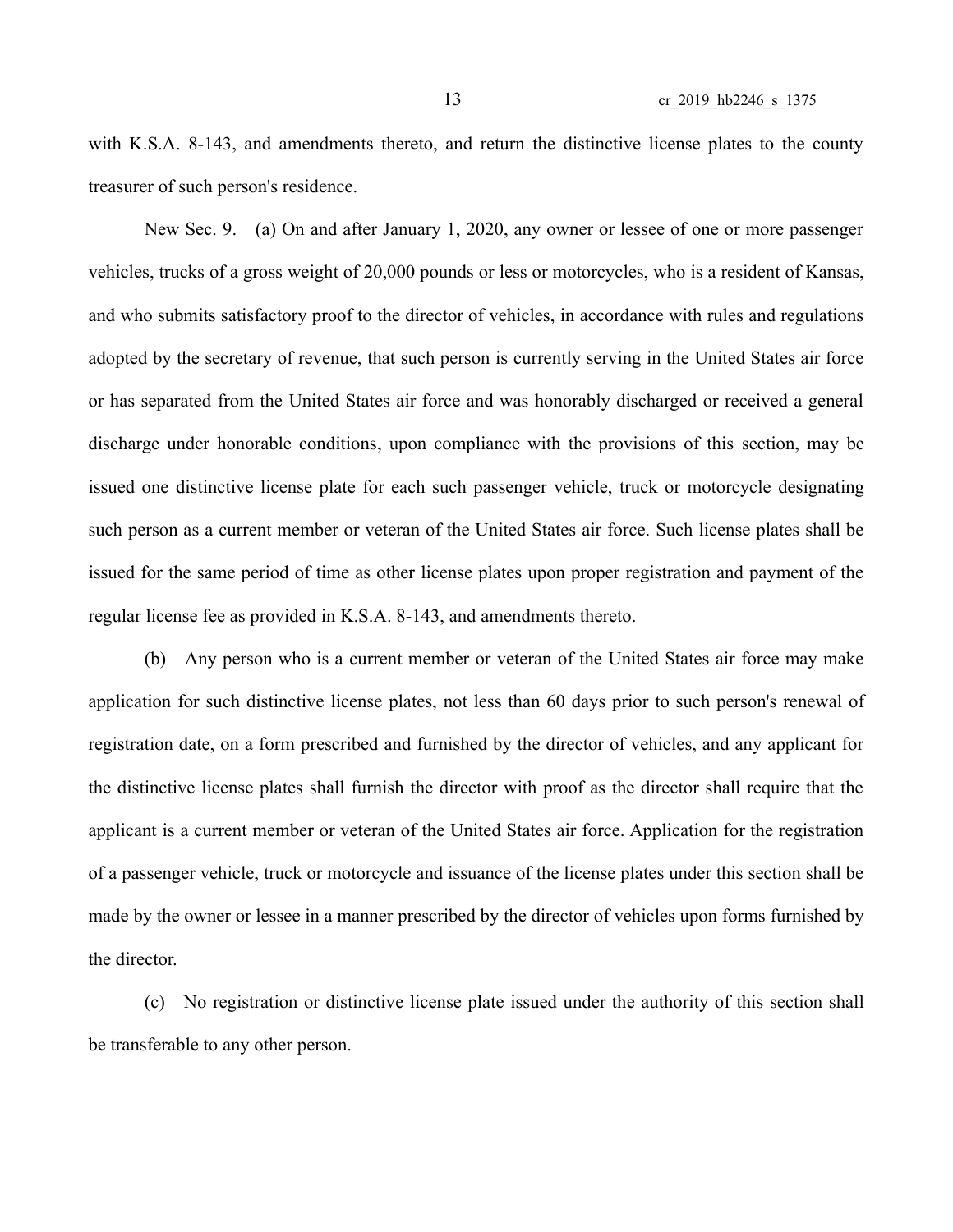14 cr\_2019\_hb2246\_s\_1375

(d) Renewals of registration under this section shall be made annually, upon payment of the fee prescribed in subsection (a), in the manner prescribed in K.S.A. 8-132(b), and amendments thereto. No renewal of registration shall be made to any applicant until such applicant has filed with the director a form as provided in subsection (b). If such form is not filed, the applicant shall be required to comply with K.S.A. 8-143, and amendments thereto, and return the distinctive license plates to the county treasurer of such person's residence.

New Sec. 10. (a) On and after January 1, 2020, any owner or lessee of one or more passenger vehicles, trucks of a gross weight of 20,000 pounds or less or motorcycles, who is a resident of Kansas, and who submits satisfactory proof to the director of vehicles, in accordance with rules and regulations adopted by the secretary of revenue, that such person is currently serving in the United States coast guard or has separated from the United States coast guard and was honorably discharged or received a general discharge under honorable conditions, upon compliance with the provisions of this section, may be issued one distinctive license plate for each such passenger vehicle, truck or motorcycle designating such person as a current member or veteran of the United States coast guard. Such license plates shall be issued for the same period of time as other license plates upon proper registration and payment of the regular license fee as provided in K.S.A. 8-143, and amendments thereto.

(b) Any person who is a current member or veteran of the United States coast guard may make application for such distinctive license plates, not less than 60 days prior to such person's renewal of registration date, on a form prescribed and furnished by the director of vehicles, and any applicant for the distinctive license plates shall furnish the director with proof as the director shall require that the applicant is a current member or veteran of the United States coast guard. Application for the registration of a passenger vehicle, truck or motorcycle and issuance of the license plates under this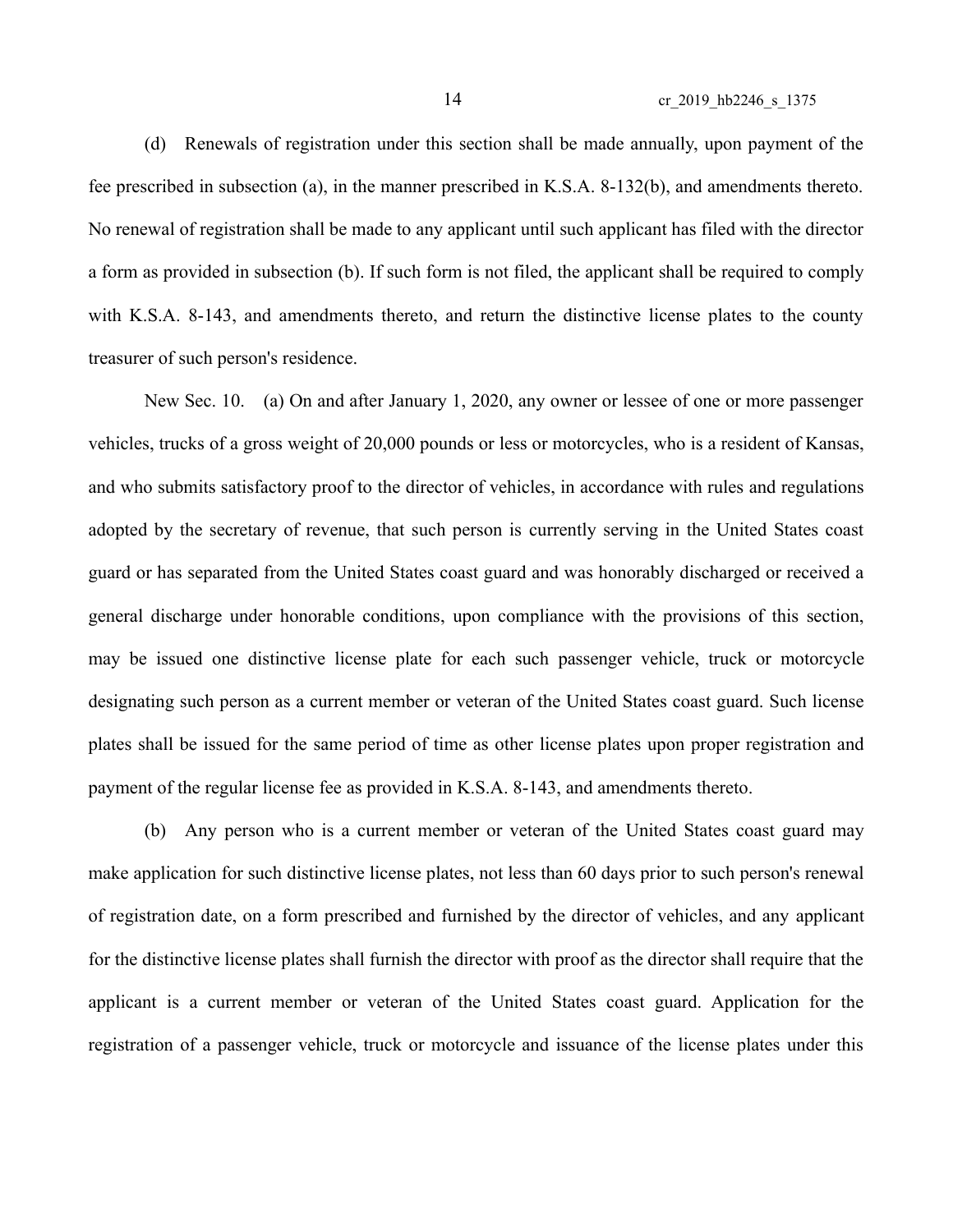section shall be made by the owner or lessee in a manner prescribed by the director of vehicles upon forms furnished by the director.

(c) No registration or distinctive license plate issued under the authority of this section shall be transferable to any other person.

(d) Renewals of registration under this section shall be made annually, upon payment of the fee prescribed in subsection (a), in the manner prescribed in K.S.A. 8-132(b), and amendments thereto. No renewal of registration shall be made to any applicant until such applicant has filed with the director a form as provided in subsection (b). If such form is not filed, the applicant shall be required to comply with K.S.A. 8-143, and amendments thereto, and return the distinctive license plates to the county treasurer of such person's residence.

Sec. 11. K.S.A. 2018 Supp. 8-1,147 is hereby amended to read as follows: 8-1,147. In the event of the death of any person issued distinctive license plates under the provisions of K.S.A. 8-161, 8-177a, 8-177c, 8-1,139, 8-1,140, 8-1,145 or 8-1,146 or K.S.A. 2018 Supp. 8-177d, 8-1,163, 8-1,166, 8-1,185, 8-1,186, 8-1,187-or 8-1,188, section 6, section 7, section 8, section 9 or section 10, and amendments thereto, the surviving spouse or other family member, if there is no surviving spouse, shall be entitled to possession of any such distinctive license plates. Such license plates shall not be displayed on any vehicle unless otherwise authorized by statute.";

Also on page 6, in line 6, by striking "and" and inserting a comma; in line 6, after "8-1,142" by inserting "and 8-1,147";

And by renumbering sections accordingly;

On page 1, in the title, in line 3, after the semicolon by inserting "providing for the proud educator, alpha kappa alpha, knights of Columbus and current and veteran members of the United States army,